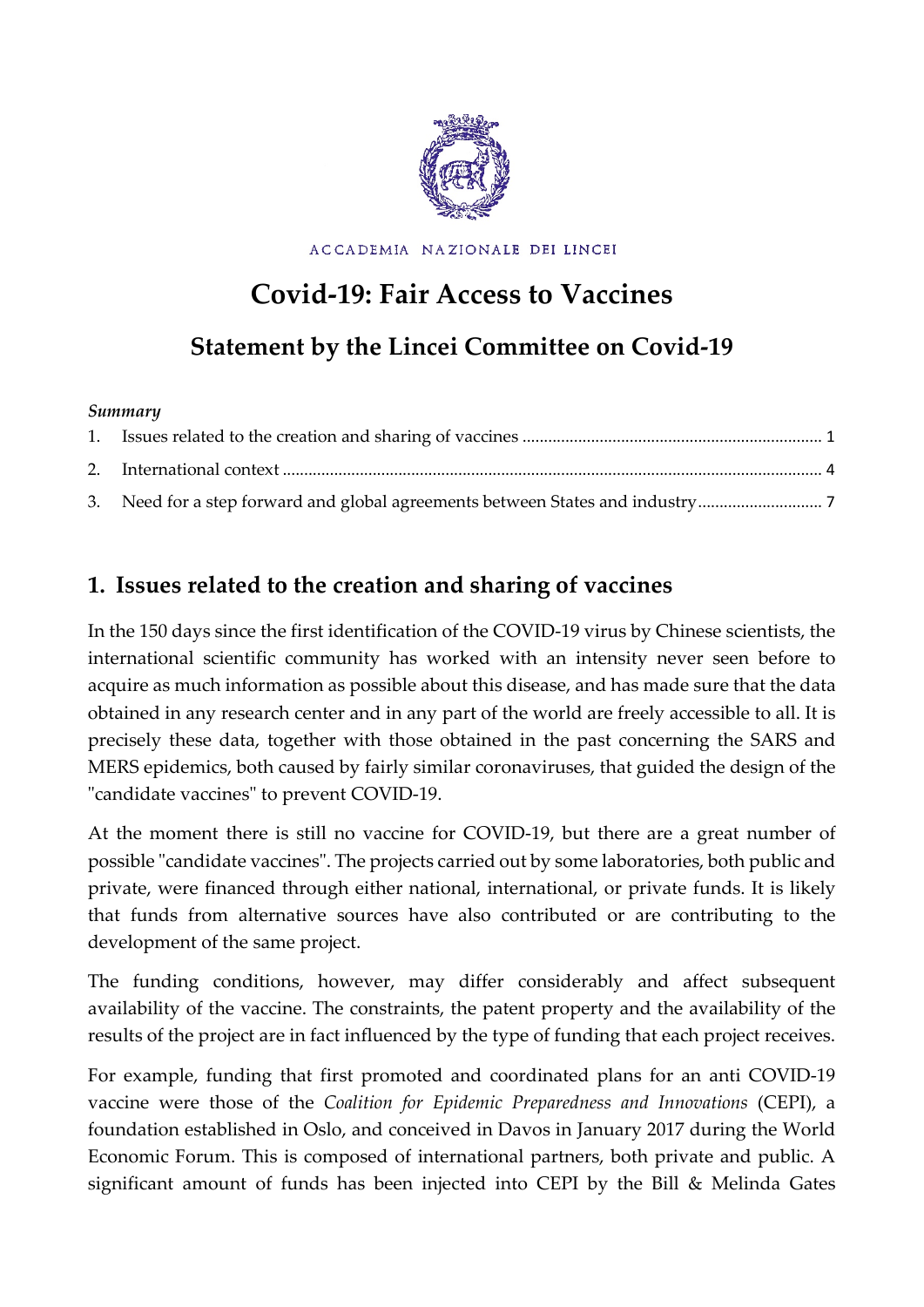Foundation, the Welcome Trust and the governments of numerous countries. Major multinational pharmaceutical companies have announced their collaboration. CEPI coordinated projects follow highly diversified conceptual strategies and technological platforms. This diversification immediately appeared essential precisely because, for many diseases, but mainly in the case of a new disease such as COVID-19, it is difficult to predict what the type of immune response will be, and therefore what is the type of vaccine that best protects against the infection.

The project run by the French SANOFI is instead funded by the *Biomedical Advanced Research and Development Authorit*y (BARDA), the research body of the US Government, which claims to have acquired the right to the first million doses of "vaccine candidate" it financed.

The European Commission, on its side, has allocated  $\epsilon$  48.25 million to finance 18 research projects under the European Horizon 2020 program for research and innovation. 151 research teams from various European and non-European countries collaborate in these projects, with the aim of improving the readiness of the response to epidemics by developing more effective monitoring systems to prevent and control the spread of the virus as well as develop rapid diagnostic tests to allow a faster and more accurate diagnosis. The researchers are also working to identify new therapies and develop new vaccines. The research teams will share the results obtained in order to speed up the public health response against the virus. In March 2020, the European Commission offered  $\epsilon$  80 million in funding to CureVac, a German company that develops innovative vaccines (mRNAbased). Support is given in the form of an EU guarantee for a loan from the European Investment Bank of the same amount, under the funding instrument called InnovFin for infectious diseases, under Horizon 2020[1](#page-1-0).

Despite massive funding, it is not surprising that in the short time so far since the identification of SARS-CoV-2 we are still unable to predict whether and which of the numerous research projects currently underway<sup>[2](#page-1-1)</sup> will actually lead to a new vaccine and which technology/ies will then have to be actually used for its production, nor therefore how much investment will eventually be needed.

However, while we see the first scooping attempts by some States or statements of potential producers who intend to direct sales towards certain countries, we actually have before us a number of issues - industrial, investment, on access to vaccines - which cannot but be addressed immediately and jointly under a global perspective.

<span id="page-1-0"></span><sup>1</sup> [https://www.europarl.europa.eu/news/it/headlines/priorities/risposta-ue-al](https://www.europarl.europa.eu/news/it/headlines/priorities/risposta-ue-al-coronavirus/20200323STO75619/il-sostegno-dell-ue-per-la-ricerca-su-vaccini%20-e-care-against-covid-19)[coronavirus/20200323STO75619/il-sostegno-dell-ue-per-la-ricerca-su-vaccini -e-care-against-covid-19](https://www.europarl.europa.eu/news/it/headlines/priorities/risposta-ue-al-coronavirus/20200323STO75619/il-sostegno-dell-ue-per-la-ricerca-su-vaccini%20-e-care-against-covid-19) 

<span id="page-1-1"></span><sup>&</sup>lt;sup>2</sup> See. The Scientist Journa[l https://www.the-scientist.com/news-opinion/covid-19-vaccine-frontrunners-67382,](https://www.the-scientist.com/news-opinion/covid-19-vaccine-frontrunners-67382) as well as WHO Draft landscape of COVID-19 candidate vaccines, [https://www.who.int/who-documents-detail/draft](https://www.who.int/who-documents-detail/draft-landscape-of-covid-19-candidate-vaccines)[landscape-of-covid-19-candidate-vaccines.](https://www.who.int/who-documents-detail/draft-landscape-of-covid-19-candidate-vaccines)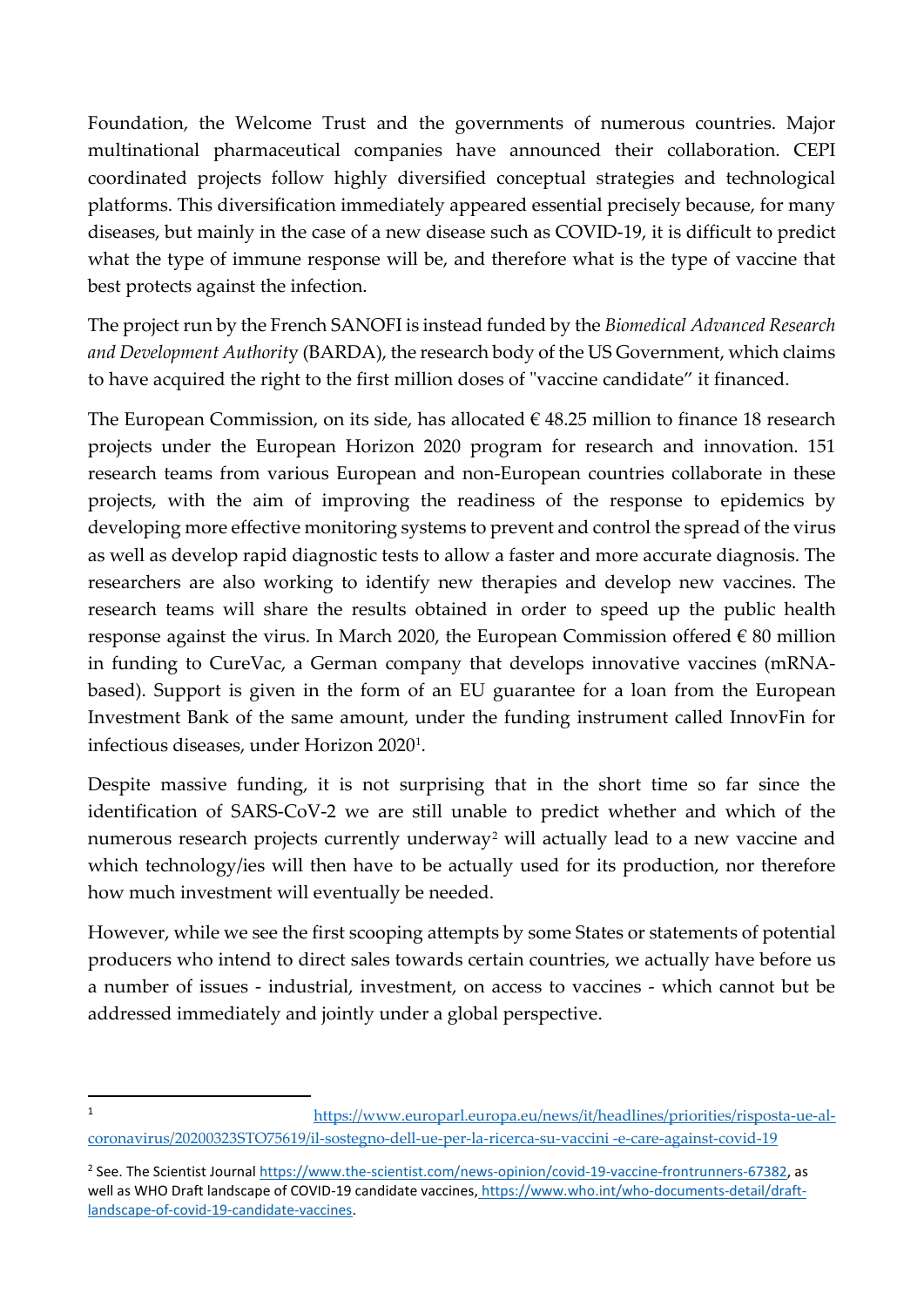In the first place, in the event of a pandemic, much greater and much faster efforts than usual are needed by companies to reach a product as soon as possible. As known, these research efforts require huge investments, which are usually remunerated at a later stage by the patent subsequently obtained. This fact calls, at this point in time, for considerable funding for research whose outcome is uncertain. Probably, the projects that will lead competitively to the first COVID-19 vaccines have already acquired, at least in large part, the necessary funding for this phase of research development.

In the second place, the technologies that will be actually used to produce vaccines will strongly vary and require in turn economic efforts and the availability of infrastructure which might be very different. In addition, the vaccine or vaccines will have to be produced in huge quantities, sufficient to meet all the demand. This will require large production capacities, which implies adequate infrastructures. Furthermore, it will be necessary to evaluate a possible location of the production centers in more than one country to allow both rapid production and equally rapid distribution, which can take place according to different forms of collaboration. Such a dislocation could also make easier to benefit of direct investment by States or international institutions with a regional dimension. Once manufacturing and distribution problems are solved, the most challenging shall then have to be addressed: how to make the vaccine available in all countries, even the poorest, on equitable conditions.

Each of these problems has multiple forms of solution, each with different consequences for the parties involved and different effects on the overall picture to achieve the final outcome. Some, however, must be left to entrepreneurial autonomy, at a junction point between what is scientifically adequate to protect from the virus and what is economically efficient. Others instead require the direct involvement of the States, if investments, which bear a risk since no one is sure of the outcome in the experimental phases, are so high that they have to require necessarily an investment that exceeds the one usually provided by the market. Finally, others are necessarily common to all, so that the vaccine is effectively accessible under fair conditions to all. If we truly believe - as we all declare - that health is a global common good, these solutions have to be made jointly, taking into account both the needs of all States without distinction, as well as the needs and safeguards of the companies that produce and distribute the vaccines, in a global framework in which business and States work in synergy.

To these considerations, commonly shared by States, it is dangerously opposed, in the case of pandemic COVID-19, the political significance that the vaccine tends to assume. The State that gets first to the vaccine, a salvific product, can use it to affirm its scientific and technological excellence, and show its ability to protect first the people of its nation and then those of friendly countries. Economic competition thus also becomes political competition and a measure of power.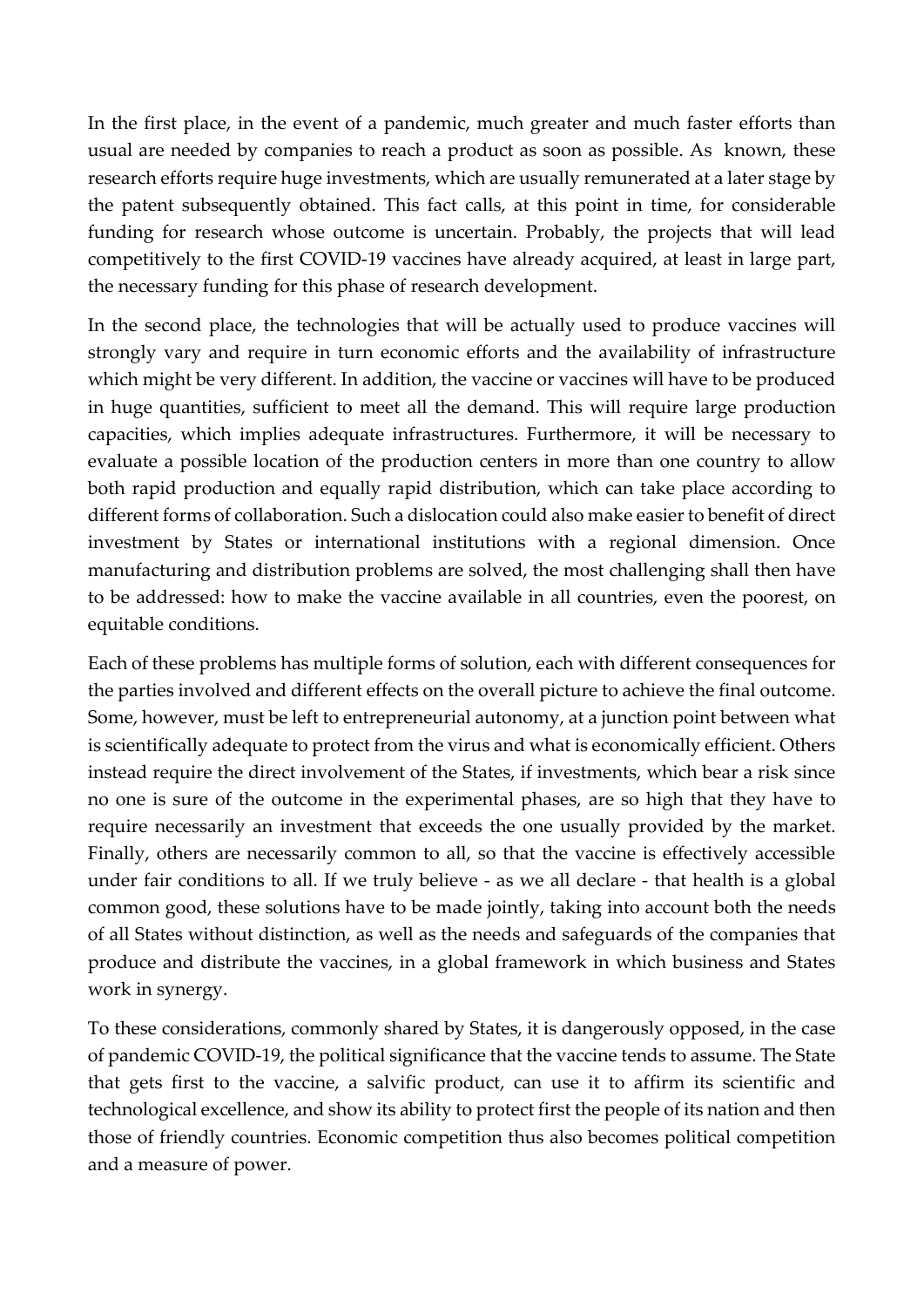A synthesis is therefore needed that could help to reduce the tensions that trigger all the described matters, and within a framework of shared values that, at the end of the path, allow to reach the objective of equitable access to vaccines. This is not a zero-sum game, but a positive-sum game, however made difficult by the formation of coalitions of interests that can lead to sub-optimal results and the risk that this matter will become the subject of political confrontation instead of a common issue to be resolved urgently.

The *Global Compact* is a sort of framework agreement committing business to implement the *Sustainable Development Goals* (SDGs). The private sector has already adopted various measures within such framework and there are so far multiple forms of cooperation between States, international organizations and companies in order to advance the Agenda 2030. It is not difficult then to find seats for a joint dialogue. The final goals can also be easily shared. The commitments made within the World Health Organization (WHO) on 24 April 2020, to which we will return later, should bear witness to this.

The concrete solutions will instead require study, reflection and awareness of the various interests at stake, however under the common understanding that the final objective be that of ensuring access to vaccines by all and on equal terms. Among the critical points that seem essential for a synergistic solution of the issues – as mentioned here and that the *Accademia dei Lincei* COVID-19 Commission intends soon to articulate upon in support of this note we highlight : i) the theme of the technologies that will be actually used to produce the vaccines, ii) the quantities of vaccines that will be produced and the infrastructures necessary to produce them in the desired quantity, iii) the theme of their distribution, with particular regard to areas with almost non-existent production infrastructures and inadequate distribution systems, so that the solutions to these determinants may lead to effective equal access to vaccines by all. Concrete solutions will also require collaboration between regulatory agencies both for the issue of authorizations according to homogeneous standards and for their monitoring. It will then be necessary to make innovative proposals for interventions at international level. This exercise must begin immediately, before individual companies or States move independently by adopting irreversible choices, which may not necessarily result into the most efficient ones and that can affect the rights of all others.

### <span id="page-3-0"></span>**2. International context**

The current crisis has evidenced the many critical aspects underlying the system of cooperation governed by the WHO in the management of the pandemic, as well as the limited powers of the organization. Production and management of vaccines in past crises do not allow much hope either. In particular, we all recall how much the decision of Indonesia was contested, at the time of the avian flu, when it released the so-called "Jakarta Declaration", affirming its intention not to share biological samples taken from patients through the network of laboratories coordinated by WHO for the monitoring of flu viruses.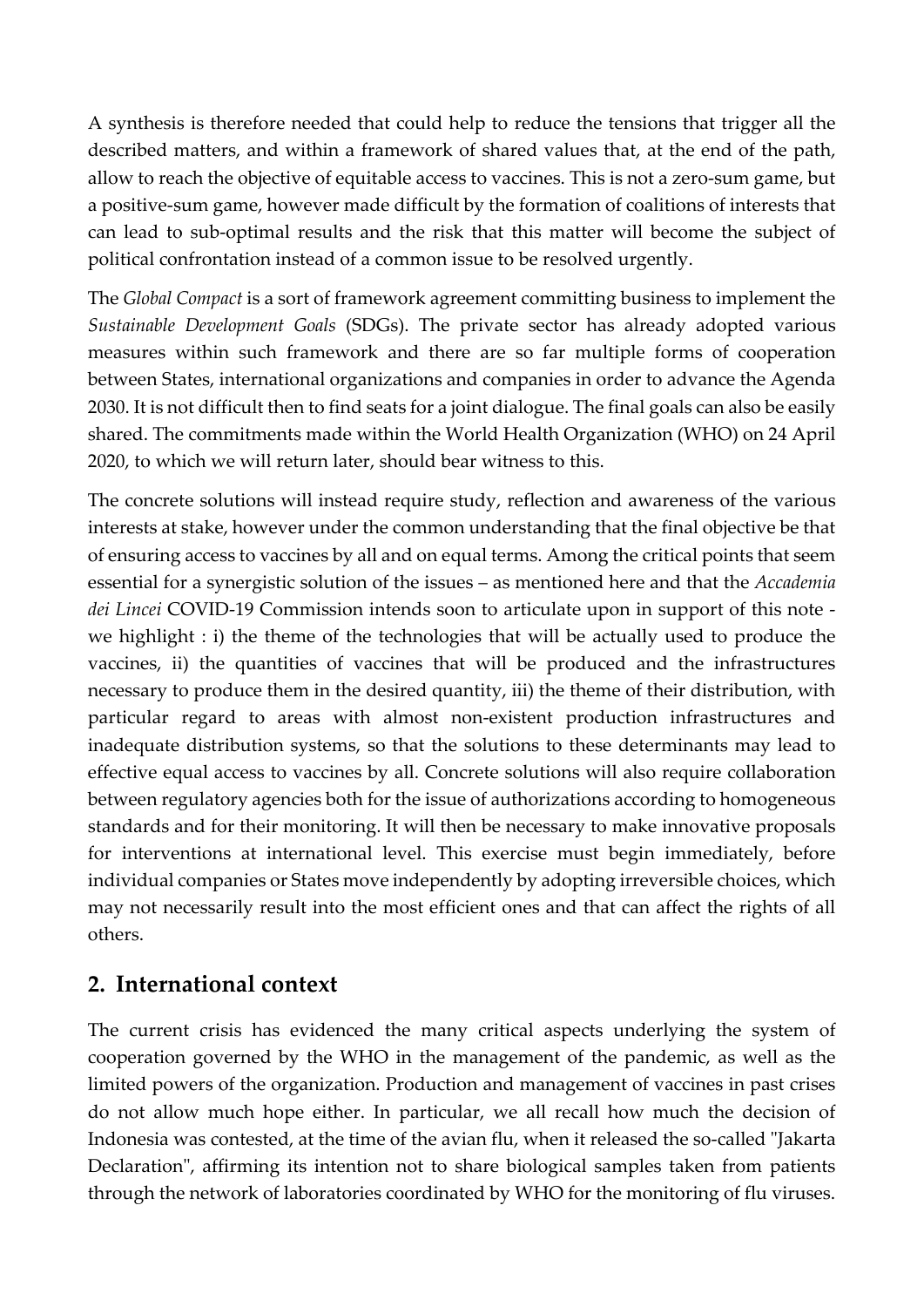The Indonesian government intended so to denounce what in its view was the iniquity of the international pandemic system. In particular, the Indonesian government at that juncture complained loudly that pharmaceutical companies could freely obtain patents on inventions made from shared biological samples, thereby achieving massive profits thanks to vaccines, diagnostic kits and antiviral drugs, while for many developing countries, including those who provided the biological samples, the price of vaccines and drugs was prohibitive.

#### *The Framework for Pandemic Potential Influenza Viruses*

The diplomatic crisis following the Jakarta Declaration resulted in the approval by WHO of the well-known *Pandemic Influenza Preparedness Framework for the Sharing of Viruses and Access to Vaccines and Other Benefits* in 2011. The *Framework* ensures that influenza viruses with pandemic potential are shared through the network of laboratories under WHO monitoring, so as to be promptly accessible to the scientific community, as was the case in COVID-19. A more equitable access to vaccines and antivirals by developing countries should instead be guaranteed by the fact that laboratories and research centers undertake, in turn, to transfer to the WHO part of the results of research deriving from the use of genetic resources included within the *Framework*. This is done on the basis of some options, including: the obligation to donate 10% of the vaccines/antivirals produced to WHO, that of selling a 10% at a preferential price, the concession, to companies in developing countries or WHO itself, of free licenses or otherwise licenses based on accessible royalties. However, there is no limitation on the possibility of these laboratories or research centers to obtain intellectual property rights on products and processes created thanks to access to shared materials.

The *Framework* is limited in scope and in the alternatives for research centers to offer the vaccine under favorable conditions. In fact, a similar controversy arose already in 2013, based on the accusation by Saudi Arabia of lack of sharing of some samples of coronavirus MERS.

On the other side, the Nagoya Protocol<sup>[3](#page-4-0)</sup>, in force since 2015, which is indeed intended to favor the sharing of the results of scientific research deriving from genetic resources, including pathogens, obliges companies that will produce vaccines to agree with national governments for the compensation due for the isolated virus in that State by way of agreements that could yet slow down the race for the marketing of the new vaccine, with serious health consequences.

#### *TRIPS and compulsory licenses*

<span id="page-4-0"></span><sup>&</sup>lt;sup>3</sup> Nagoya Protocol on Access to Genetic Resources and the fair sharing of the benefits deriving from their use, protocol to the Convention on Biological Biodiversity.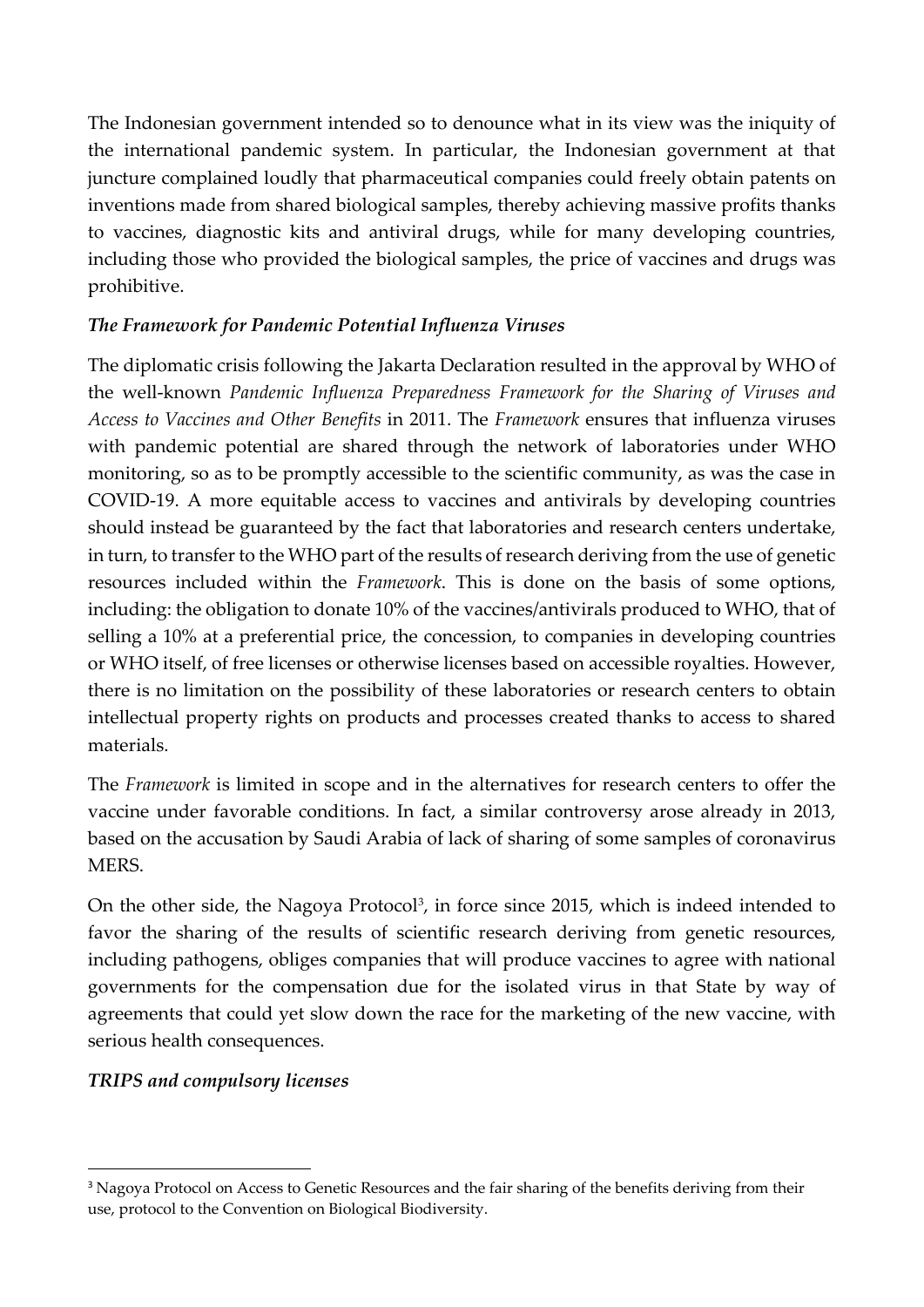Neither current international treaties on intellectual property - which also include patents – offer shared solutions of a general nature on how to ensure equitable access to vaccines. The TRIPS Agreement, that is to say the agreement on intellectual property within the World Trade Organization (WTO) agreements, leaves it up to States to determine what is patentable, only establishing a few common standards. This is rather the task of the World Intellectual Property Organization (WIPO), where cultures, often very far from each other, however often collide. Instead, the TRIPS Agreement deals primarily with intellectual property (IP) protection. Moreover, the regulatory system of the TRIPS Agreement is based on the determination of certain protections to the rights covered by intellectual property, and granting the State the power to protect public health only through the application of exceptions to the general principles of the Agreement. In addition, these are rules designed for contingent and territorially limited situations.

Moreover, the disputes over the application of TRIPS rules are well known. For example, in the past there have been strong tensions between South Africa and the United States because of the decision of the Ministry of Health of South Africa, in the nineties of the last century, to obtain supplies of anti-HIV drugs for the national health service at a lower price from third countries rather than buying directly from those US pharmaceutical companies established in its territory and holding the relevant patents. This resulted in various disputes between pharmaceutical companies and the government of South Africa, which also amounted to strong tensions between the two countries and which culminated in concrete sanctions by the United States, until the affair ended with a compromise agreement. A sense of frustration over a problem that remained factually open despite the specific solution, emerged again when India tried to strengthen its measures on the use of generic drugs.

On the other hand, the described disputes produced the effect that during the Doha Round, a round of negotiations of the World Trade Organization that otherwise had very little success and that depicts a momentum of severe crisis of the organization as a whole, the TRIPS-Plus was adopted (November 2001). This recognizes the right of States to protect public health and allows certain measures to ease the IP rights, for example by extending compulsory licenses.

However, it is certainly not with an instrument of such a limited scope that the question of accessibility to vaccines can be resolved today. This tool, in any case limited in its use, would possibly make the vaccine accessible, but without solving the problem upstream of the investment necessary to obtain it quickly and effectively. As such, it would actually act as a disincentive for producers. It would also be geographically limited, since it has territorial value (each State would decide internally to impose a compulsory license in its territory).

#### *Limits to States grabbing practices*

If neither the TRIPS Agreement nor other WTO agreements regulating Phyto-sanitary goods, with more specific rules than the TRIPS on goods that have a direct impact on public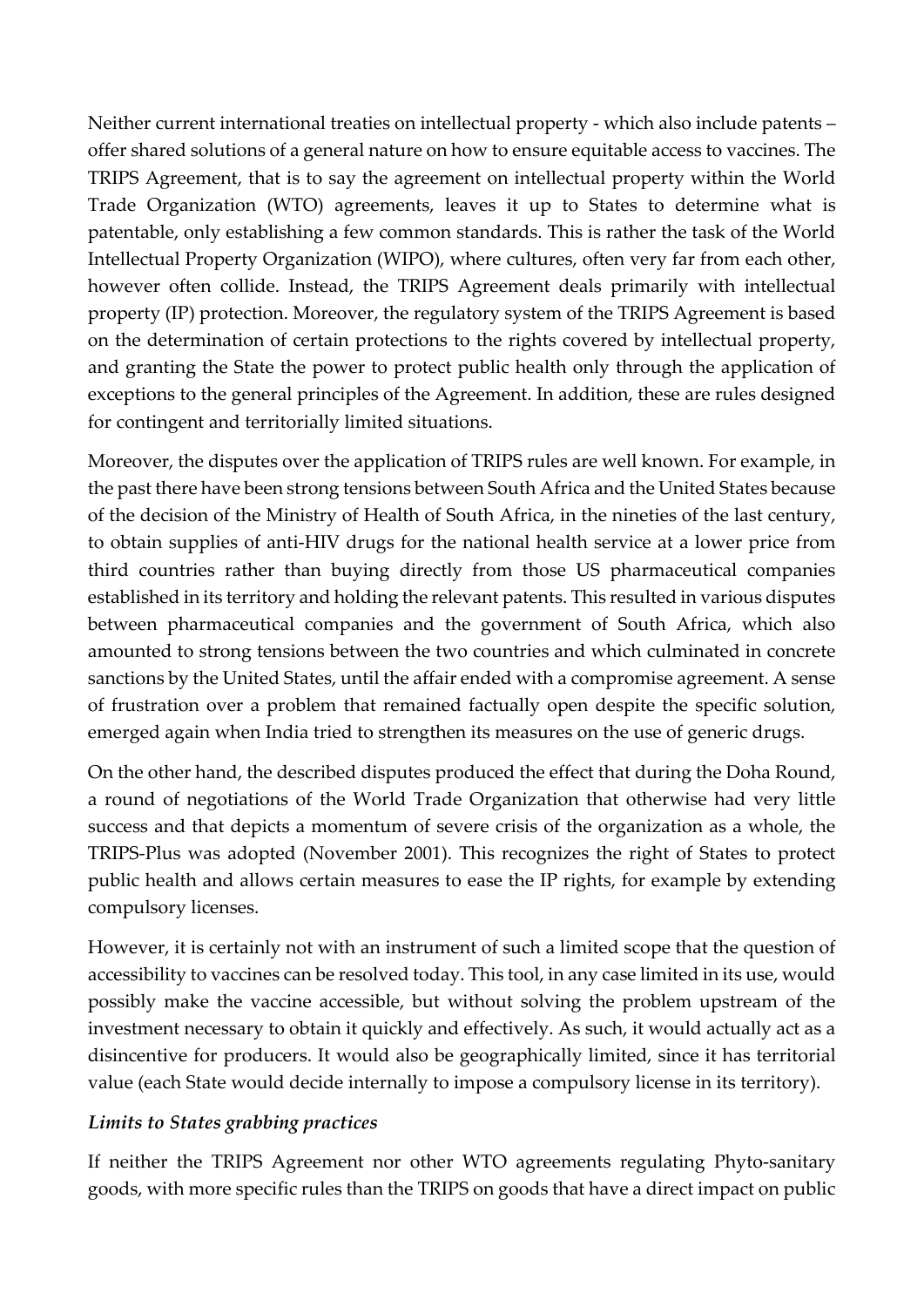health, are able to offer immediate solutions of a general value, at least the WTO agreements as a whole set limits to the freedom of States to restrict the cross-border flows of goods. Of course, States have the right to protect their communities in emergency situations, but any measure must be taken as an exception to the general rules and remain proportionate to the needs. Unqualified restrictions in the circulation of goods are thus subject to limits. However, the commitments imposed by the World Trade Organization concern only the behavior of States, not of business, which are not directly bound by international law.

On the other hand, as for TRIPS, also other agreements within the World Trade Organization were not conceived to handle situations like the present one. It is therefore not in these agreements that we may find any direct solution to the question of the distribution of post-COVID-19 pandemic vaccines.

## <span id="page-6-0"></span>**3. Need for a step forward and global agreements between States and industry**

Immediate solutions to the problem of production and access to vaccines against COVID-19 cannot thus be found in the wake of existing instruments to govern the international economic order.

#### *In the wake of the Sustainable Development Goals (SDGs) and the Global Compact*

In the wake instead of a possible renewed cooperation going beyond the WHO Framework of 2011, and furtherly making leverage on the commitments in the context of the Sustainable Development Goals as for health protection, that have been undertaken by the private sector through the mentioned *Global Compact*, there is an urgent need to devise new approaches and immediately begin negotiations to reach a pact that could simultaneously allow the creation and production of vaccines, in the most efficient ways possible and supported by the necessary investments, as well as guarantee their access to all under equitable conditions.

#### *Giving concrete content to the commitments made on April 24 within the WHO to accelerate access to tools against COVID-19*

History taught us that the WHO has always made concrete progress following an epidemic or a pandemic. The results of the recent WHO general assembly did not give particularly positive signs of the intention to make significant progress in the light of this latest emergency. However, a concrete and ambitious project such as that of full sharing of production management and access to vaccines against COVID-19 could be a real opportunity for its revitalization.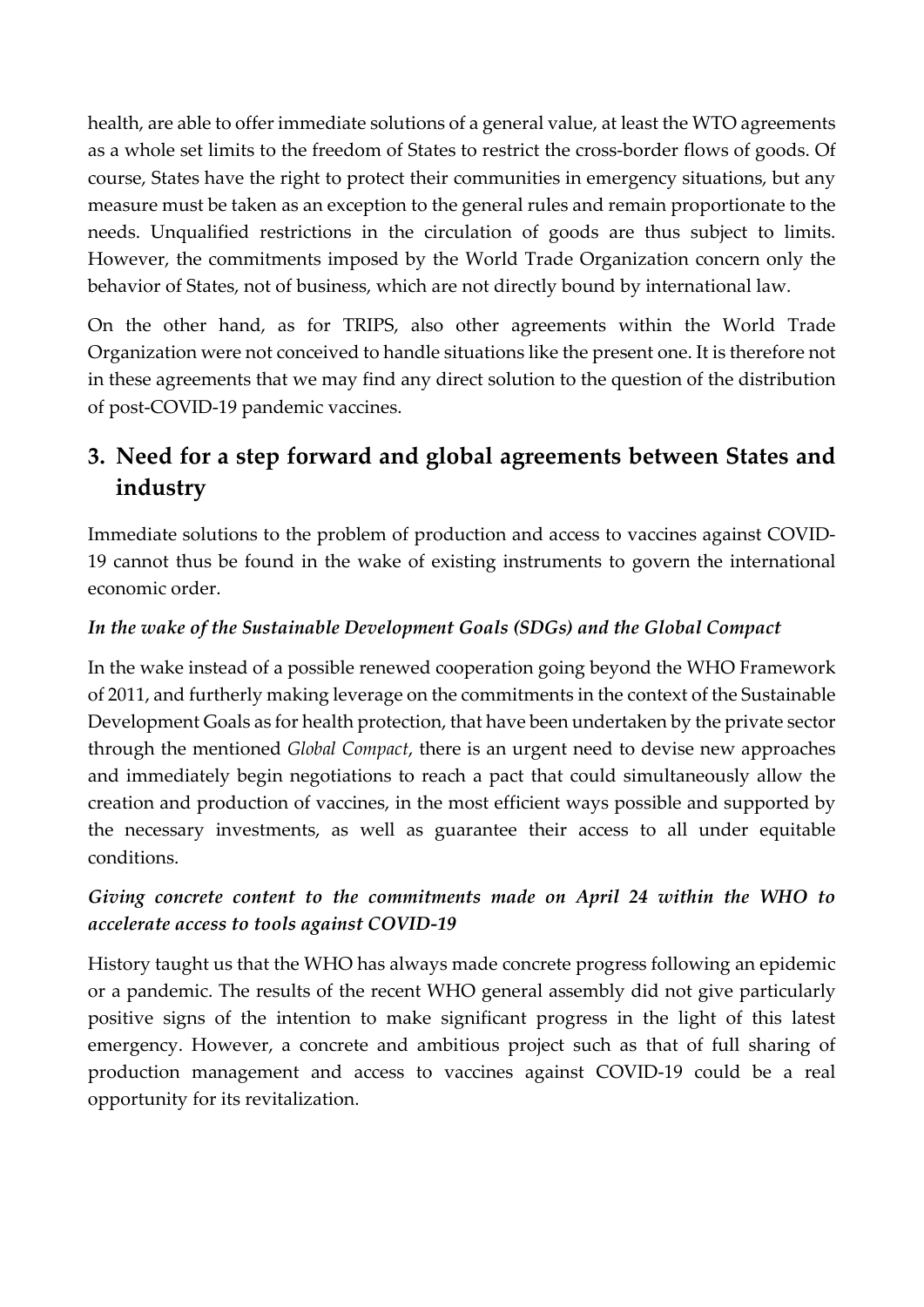On April 24, the WHO obtained from several Heads of State and private organizations involved with health, the commitment to work together for an "equitable global access to all the tools to prevent, detect, treat and defeat COVID- 19".[4](#page-7-0)

Therefore, the conditions exist to attempt a more ambitious exercise than in the past. Not only is synergy necessary to reconcile all the interests involved, but the participation of those who have the knowledge capable of evaluating the complexity of the problems is equally indispensable. Above all, the testing, authorization, production, distribution and access to the vaccine must be jointly addressed as components of the same joint action.

States, research centers and business entities that have joined the commitments of April 24 have undertaken the following:

"1. We commit to the shared aim of equitable global access to innovative tools for COVID-19 for all.

2. We commit to an unprecedented level of partnership - proactively engaging stakeholders, aligning and coordinating efforts, building on existing collaborations, collectively devising solutions, and grounding our partnership in transparency and science.

3. We commit to create a strong unified voice to maximize impact, recognizing this is not about singular decision-making authority, but rather collective problem-solving, interconnectedness and inclusivity, where all stakeholders can connect and benefit from the expertise, knowledge and activities of this shared action-oriented platform.

4. We commit to build on past experiences towards achieving this objective, including ensuring that every activity we undertake is executed through the lens of equitable global access, and that the voices of the communities most affected are heard.

5. We commit to be accountable to the world, to communities, and to one another. We are coming together in the spirit of solidarity, and in the service of humanity, to achieve our mission and vision."

However, the call for the commitments undertaken on 24 April 2020 requires a concrete content, to be implemented in a coordinated and coherent way. It is not enough to invoke a common responsibility, nor - as indicated - can one simply base oneself on existing international standards. Instead, a framework of principles is needed to guide in the joint implementation of a plan of truly 'global' interventions and actions, even though they are carried out in an articulated way according to the needs and the parties involved from time to time.

<span id="page-7-0"></span><sup>4</sup> Access to Covid-19 Tools (ACT) Accelerator - A Global Collaboration to Accelerate the Development, Production and Equitable Access to New COVID-19 diagnostics, therapeutics and vaccines, April 24, 2020: [https://www.who.int/who-documents-detail/access-to-covid-19-tools-\(act\)-accelerator.](https://www.who.int/who-documents-detail/access-to-covid-19-tools-(act)-accelerator)